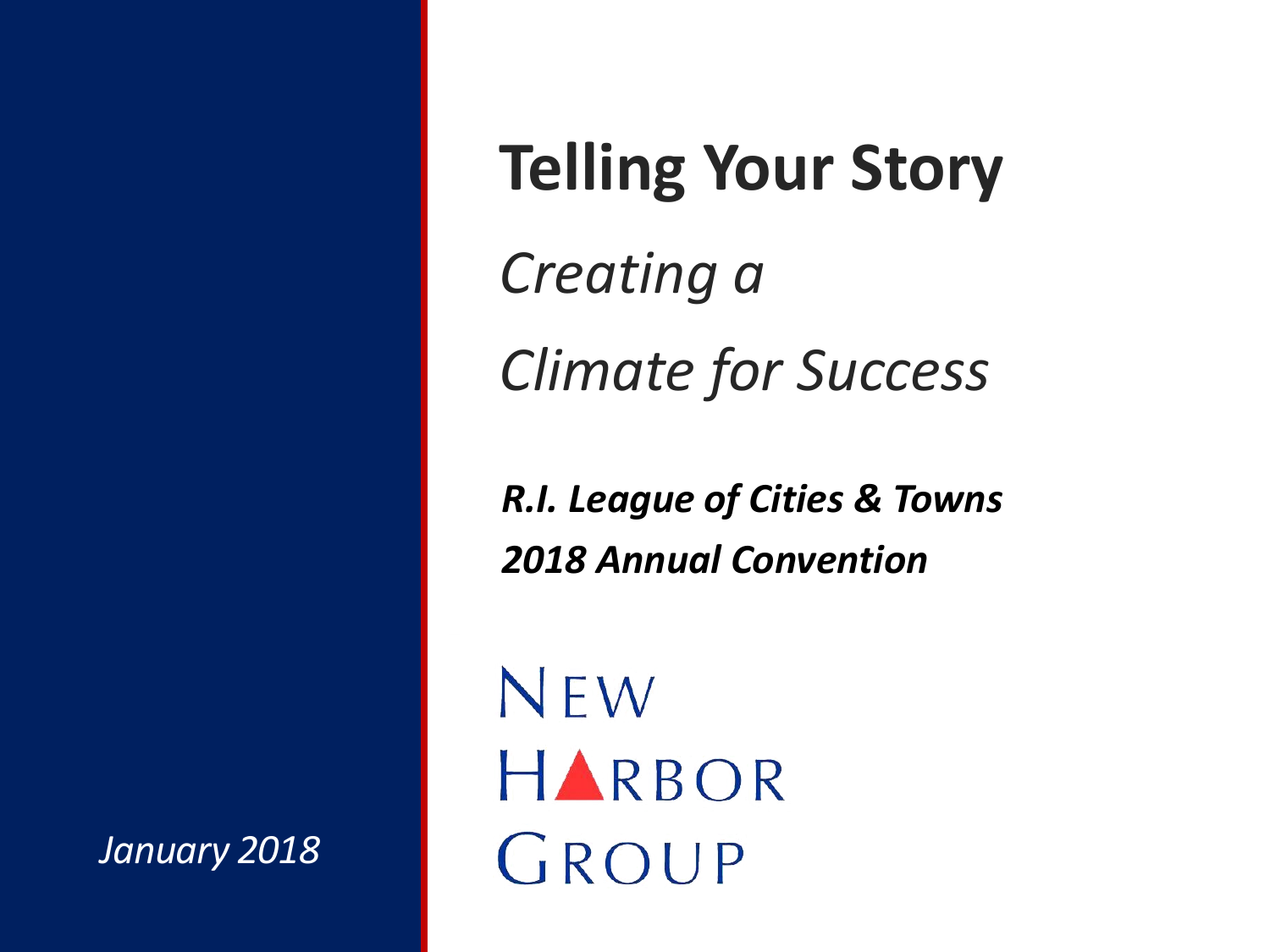#### $NFW$ Benefits of an HARBOR Effective Communications Program GROUP

#### **Create a climate for success**

- Inform key stakeholders  $-$  residents, voters, employees, public officials, media
- Become the "Go To" hub of information and activity
	- ▶ NGO example -- "Our Town: North Kingstown" Facebook page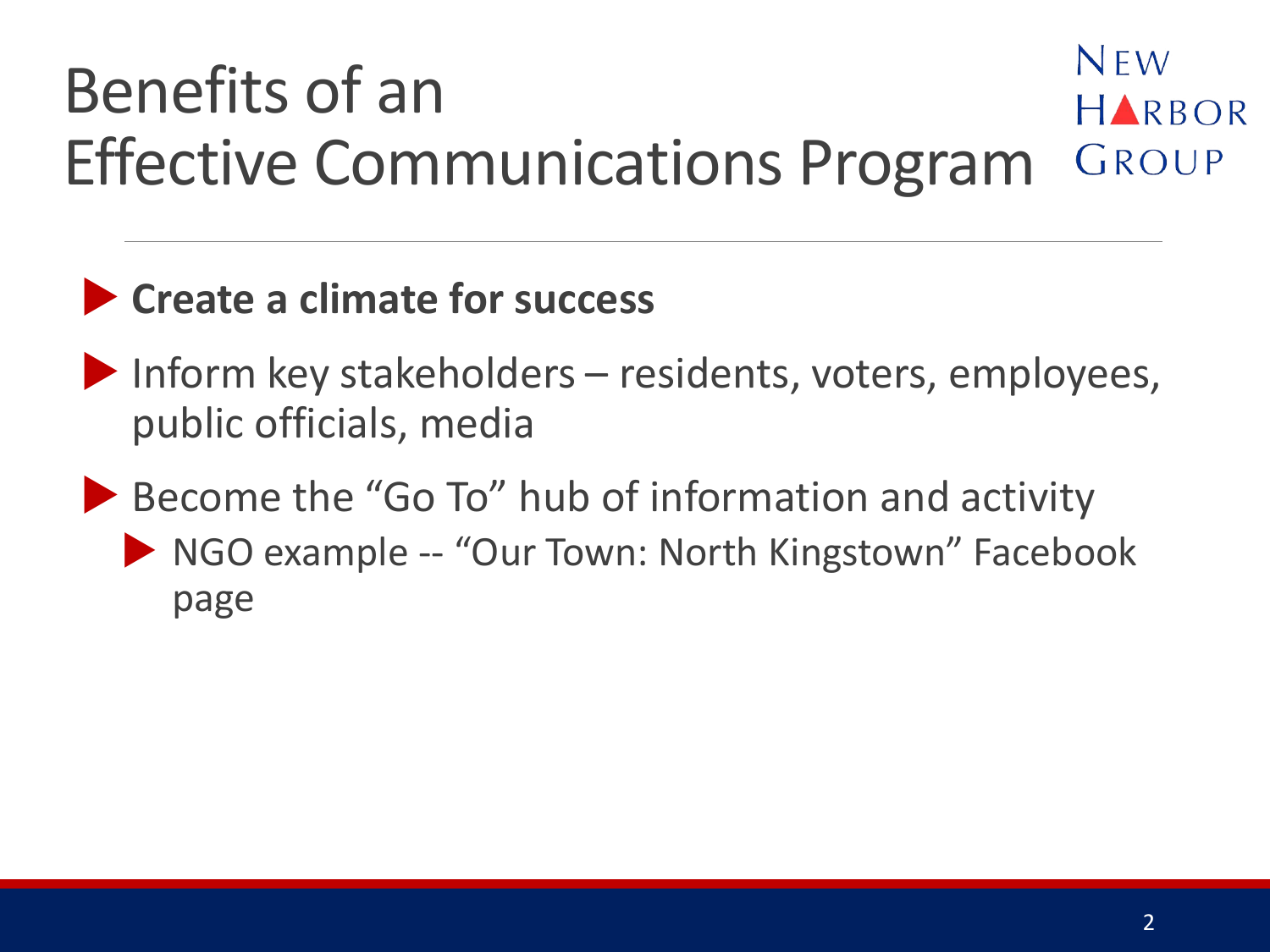# The Value for Municipalities



**Reinforce core messages by proactively telling "good** stories"

- $\triangleright$  Define the community as a great place to live  $\rightarrow$ connected, active, informed, safe, good schools
- ▶ Define municipal government on it's own favorable terms – professional, responsive, engaged, effective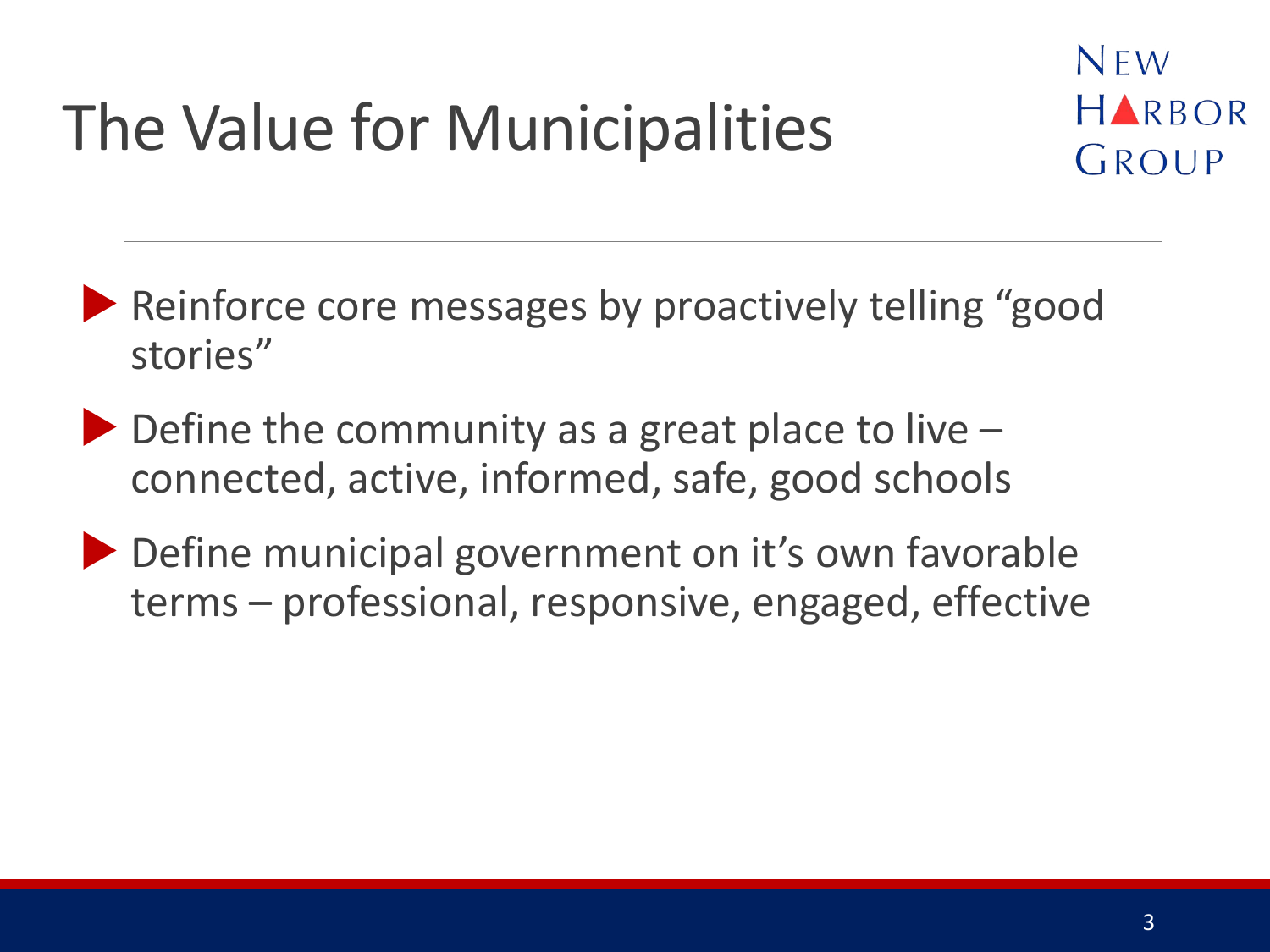#### Steer Clear



**Overtly political** 

- $\blacktriangleright$  Transparently self-serving
- Playing favorites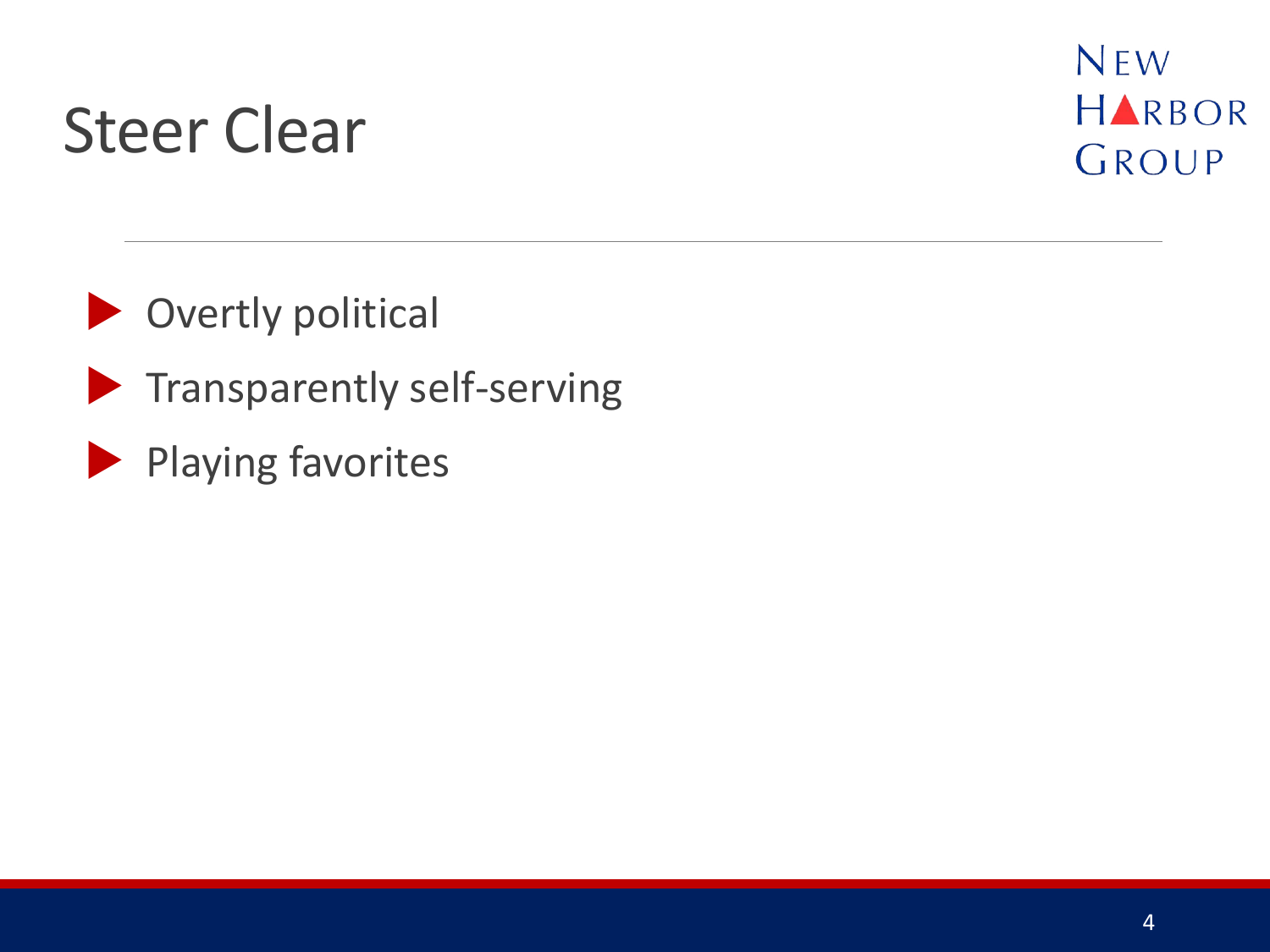#### NEW The Key Components of a HARBOR Successful Communications Effort GROUP

▶ Core Message – The Strategic "What"

How are you and your work put in context?

Content – The Tactical "What"

What stories and facts reinforce your Message?

Audience – "Who"

Who do you want to inform?

Turn them into (better) allies and messengers

Distribution Network – "How"

How will you deliver your Message and Content?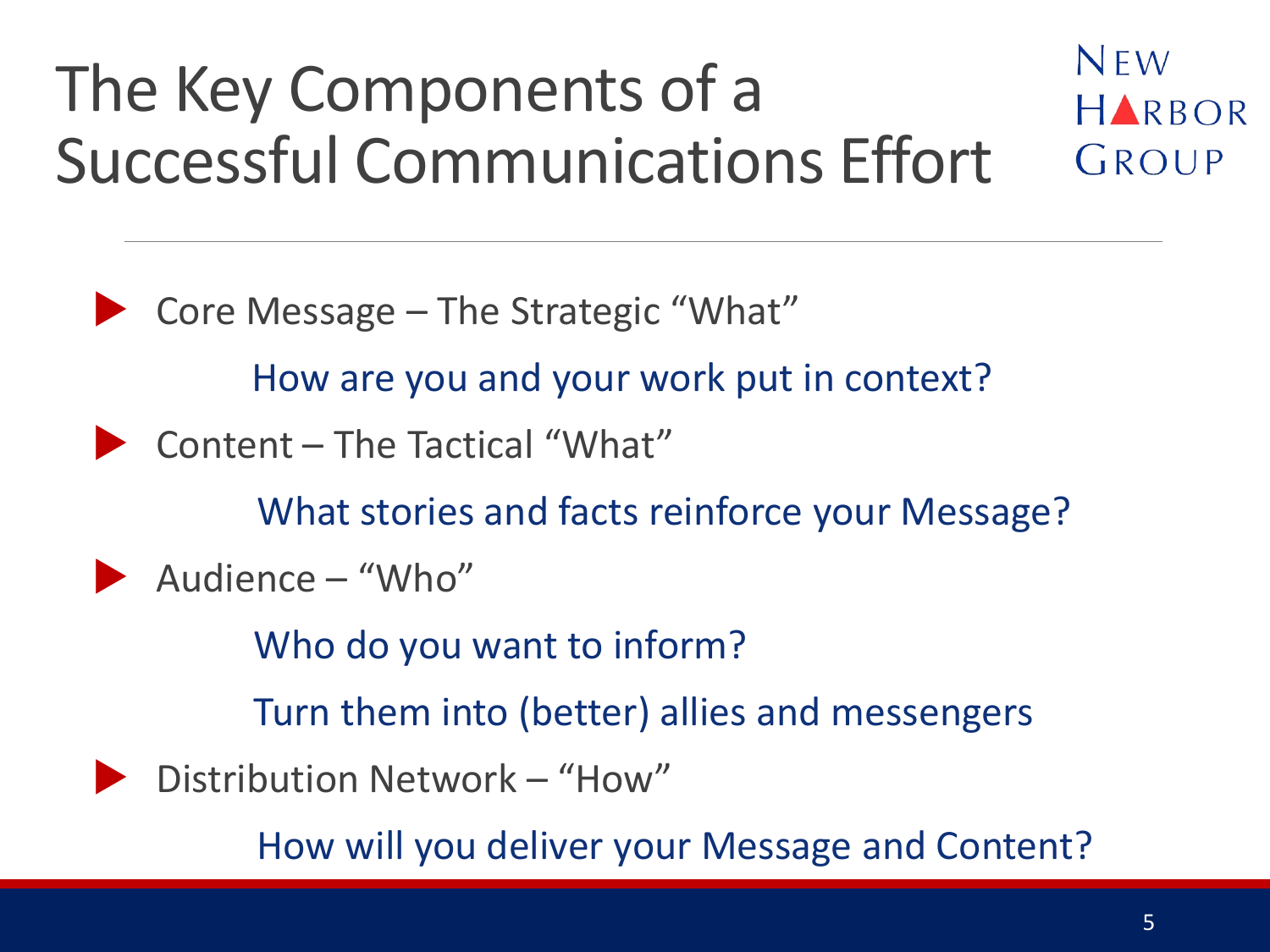#### NEW The Key Components of a HARBOR Successful Communications Effort GROUP

 $\triangleright$  Core Message – The Strategic "What" Great place to live – well run community Content – The Tactical "What" Events, successes, achievements Audience – "Who" Residents, voters, employees, public officials, media Turn them into messengers, and maybe allies Distribution Network – "How" Social media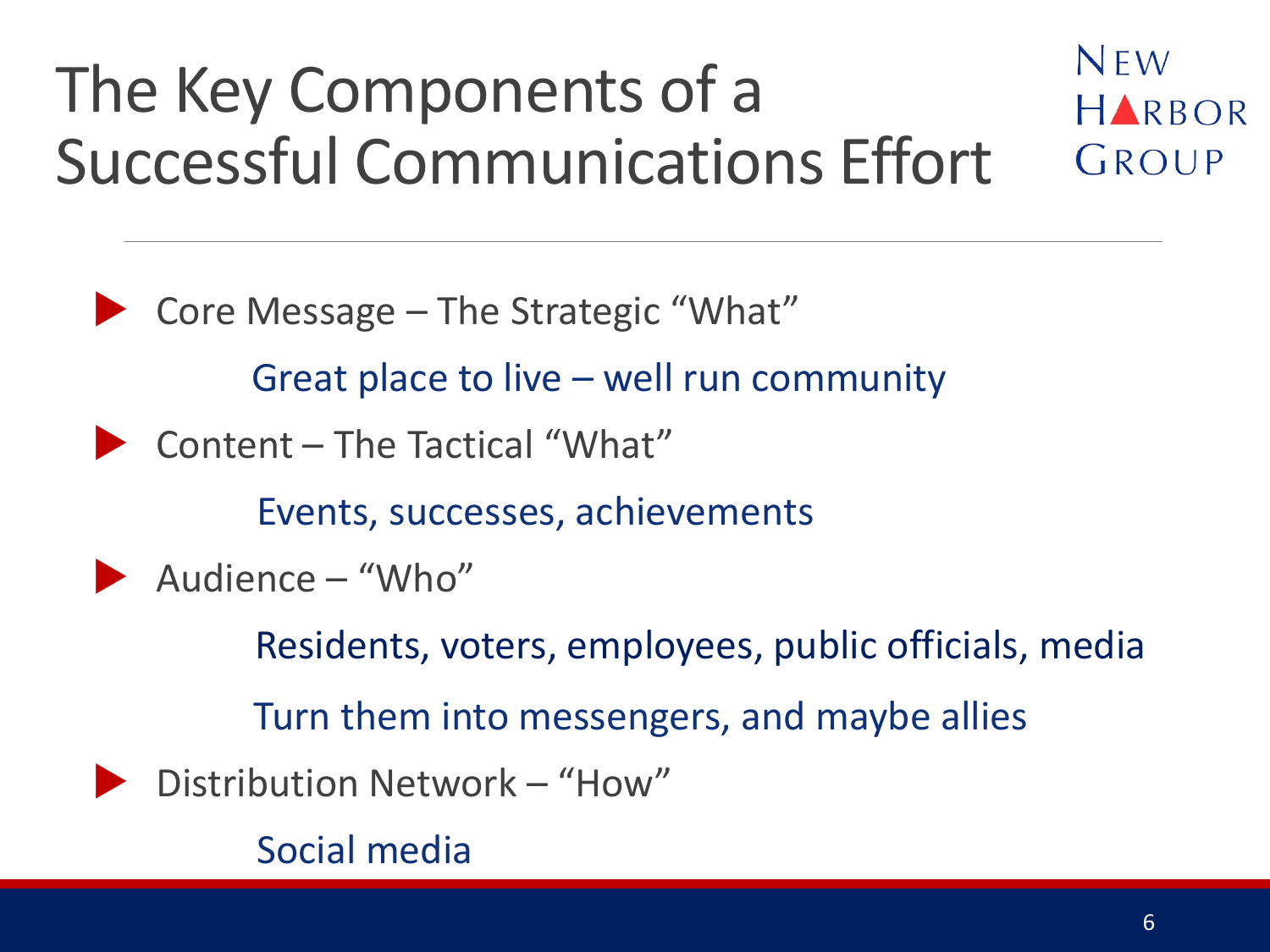# Municipality Social Media Integration



Make social media links easy to find on websites

- Post photos/videos in addition to links
- **Establish policies**
- Remember to publish the "little" things
- Ask/answer questions and reply to feedback
- Not everything requires a direct response
- Residents can be helpful in amplifying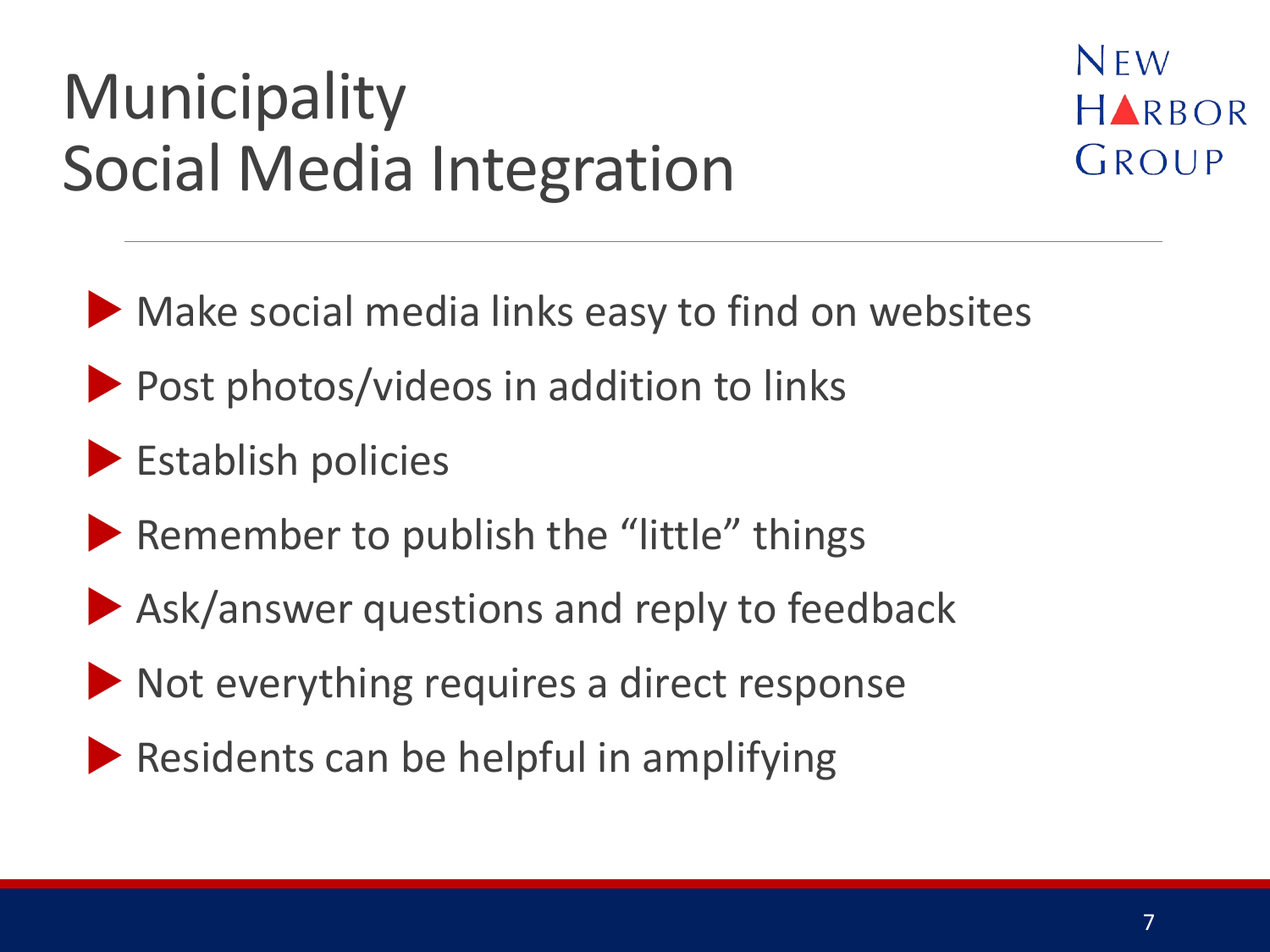# Consistency and Commitment



Posting once per day is essential.

Sometimes more, if content justifies it.



#### City of Roanoke, Virginia - Government



4.3 ★★★★↓ (386) · 85K like this · Roanoke, Virginia · 3 posts a day The city's award-winning Facebook Page is designed to promote the city, inform the citizens, and serve an outlet for conversations with you...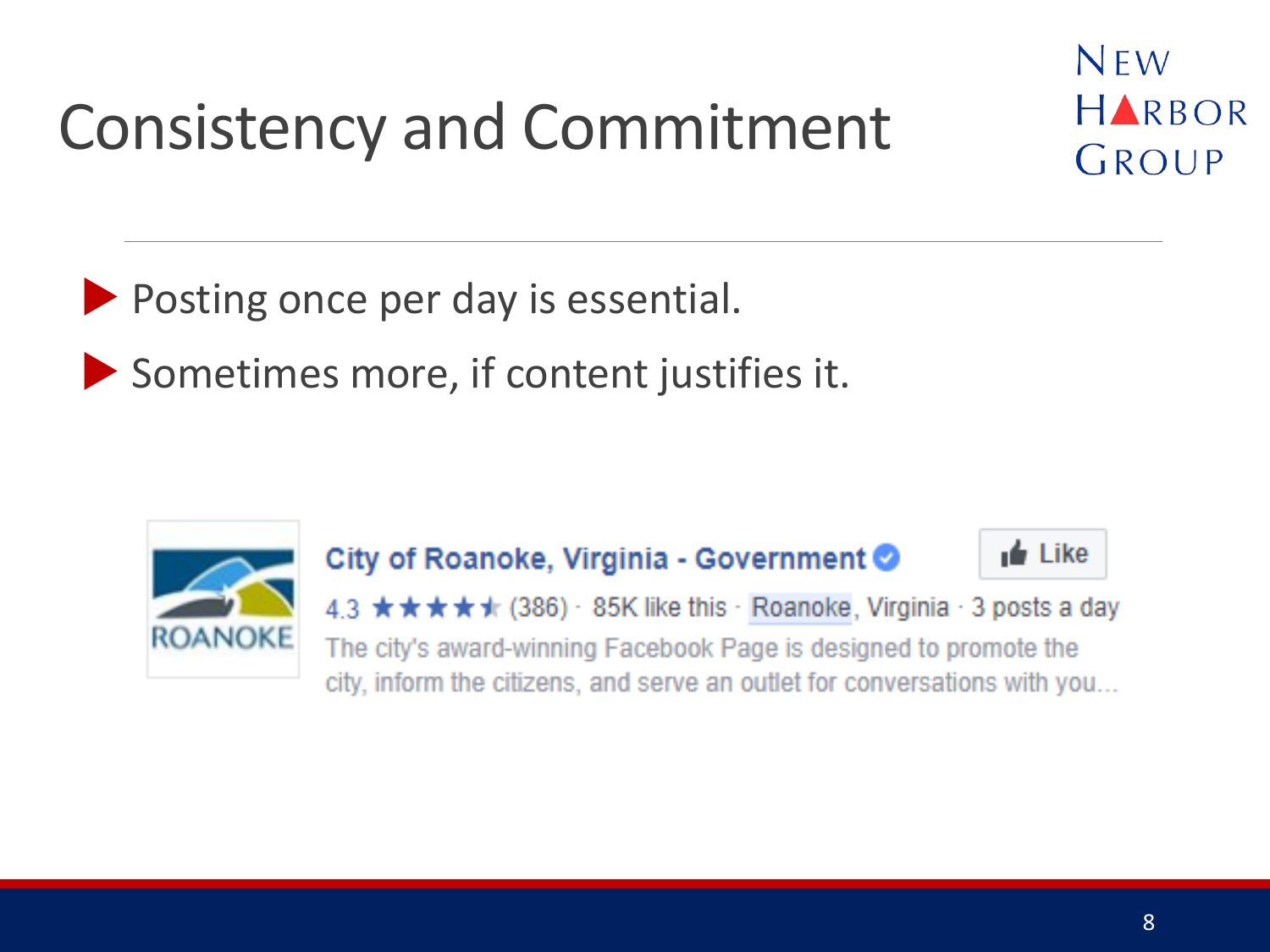## Keep Content Visual

#### NEW HARBOR GROUP

- $\blacktriangleright$  Try to post text with an accompanying image – even if the accompanying graphic is simple.
- A mix of images and videos will attract attention and keep your audience engaged.



**City of Tampa Government** January 19 at 2:15pm · @

#### **ZA TRAFFIC ADVISORY ZA**

Make sure you know what roads you're taking and where you're parking for the 2018 Children's Gasparilla Extravaganza & Parade tomorrow (Jan 20th)! You can find the road closure schedule for this weekend at http://bit.ly/2mKCGsp. Updates will also be shared on the City of Tampa Government and Tampa Police Department Facebook pages, and on Twitter from @cityoftampa and @tampapd.

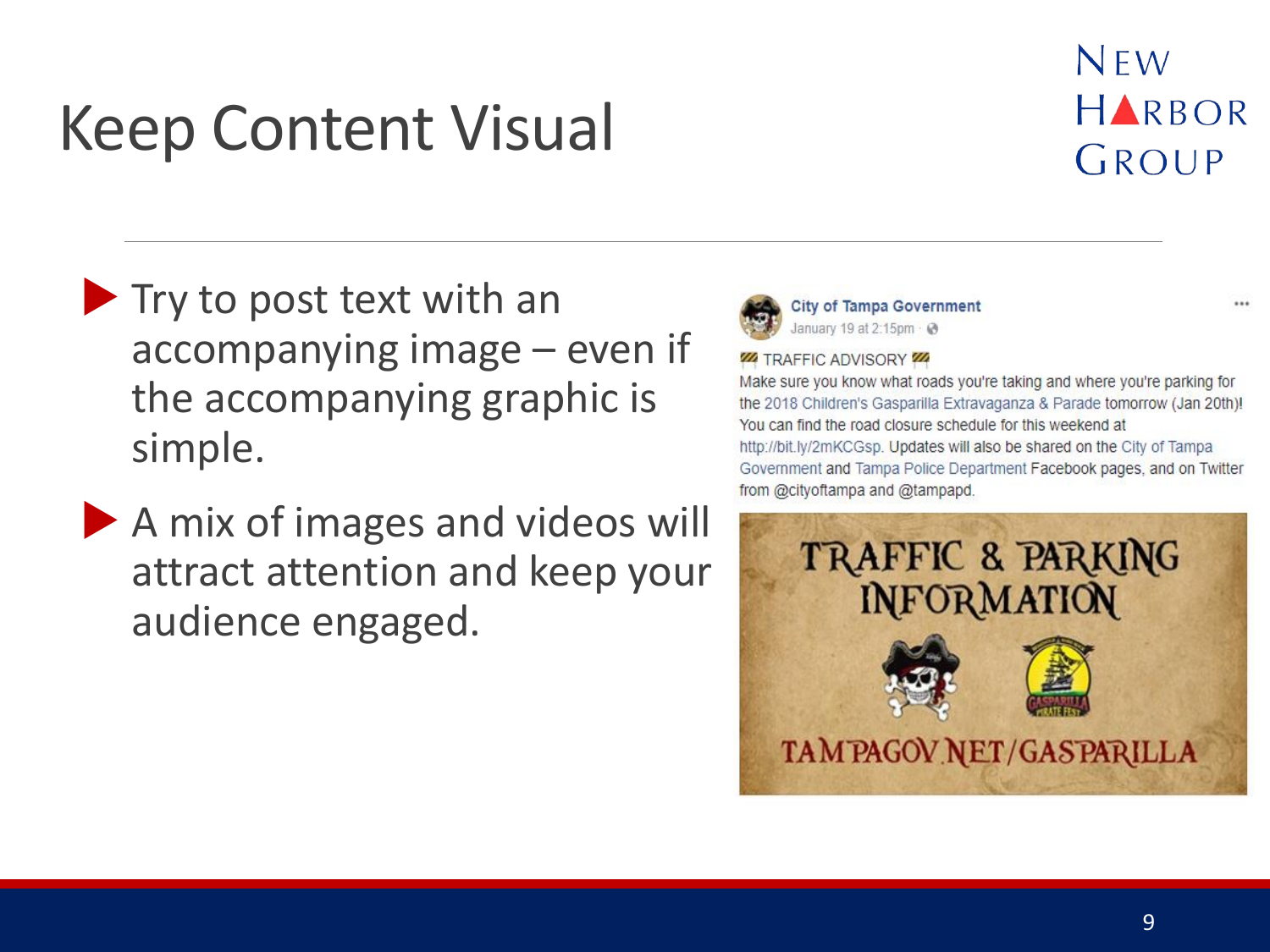# Encourage Engagement

NEW HARBOR GROUP

 $1.1$ 

- Posting questions, polls, or other response-provoking content spreads the page's reach organically.
- Diverse content is also important.
- **Only posting news will attract a** specific audience and brand of engagement. Posting a variety of images, videos, events, and more makes your page more than just a space to air grievances.



Good morning from Las Vegas, where we're happy that it's still raining! What does it look like where you are?

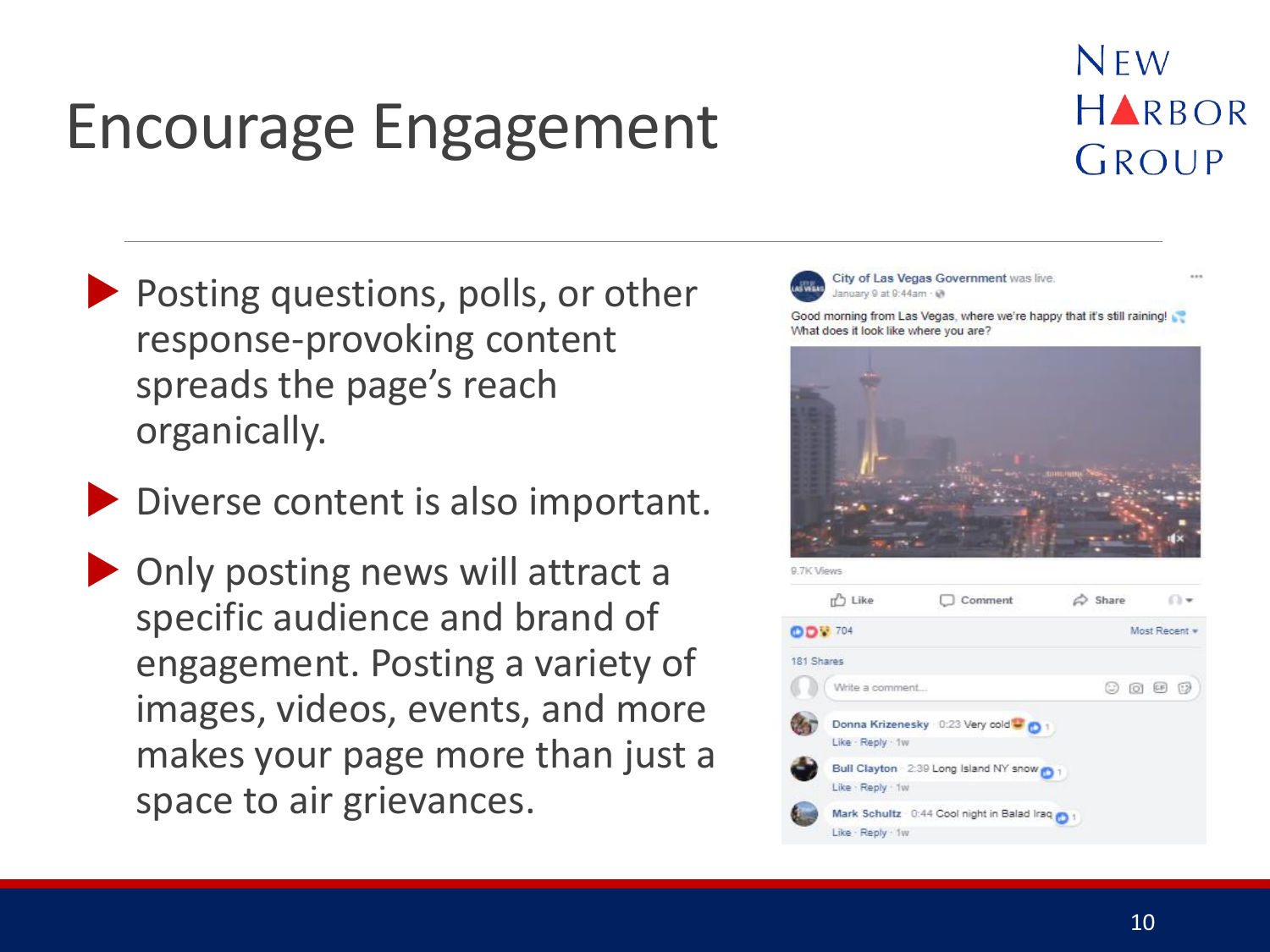# Encourage Engagement



#### "Lost Pets" is consistently a winner on social media



**Quonset** @QuonsetRI · Jan 16

NK Neigbors - keep an eye out for Pip today.



**Christine J Arepaki @SistersInBiz** Pls RT #LostDog in #NorthKingstown #RhodeIsland Sweet Meadow Drive area #RI Pip got loose from his foster home. He ran towards Rte 4 near South County Nursing Home . Be on the lookout...

#### $Q_1$   $Q_5$  $\circ$   $\sim$ 罓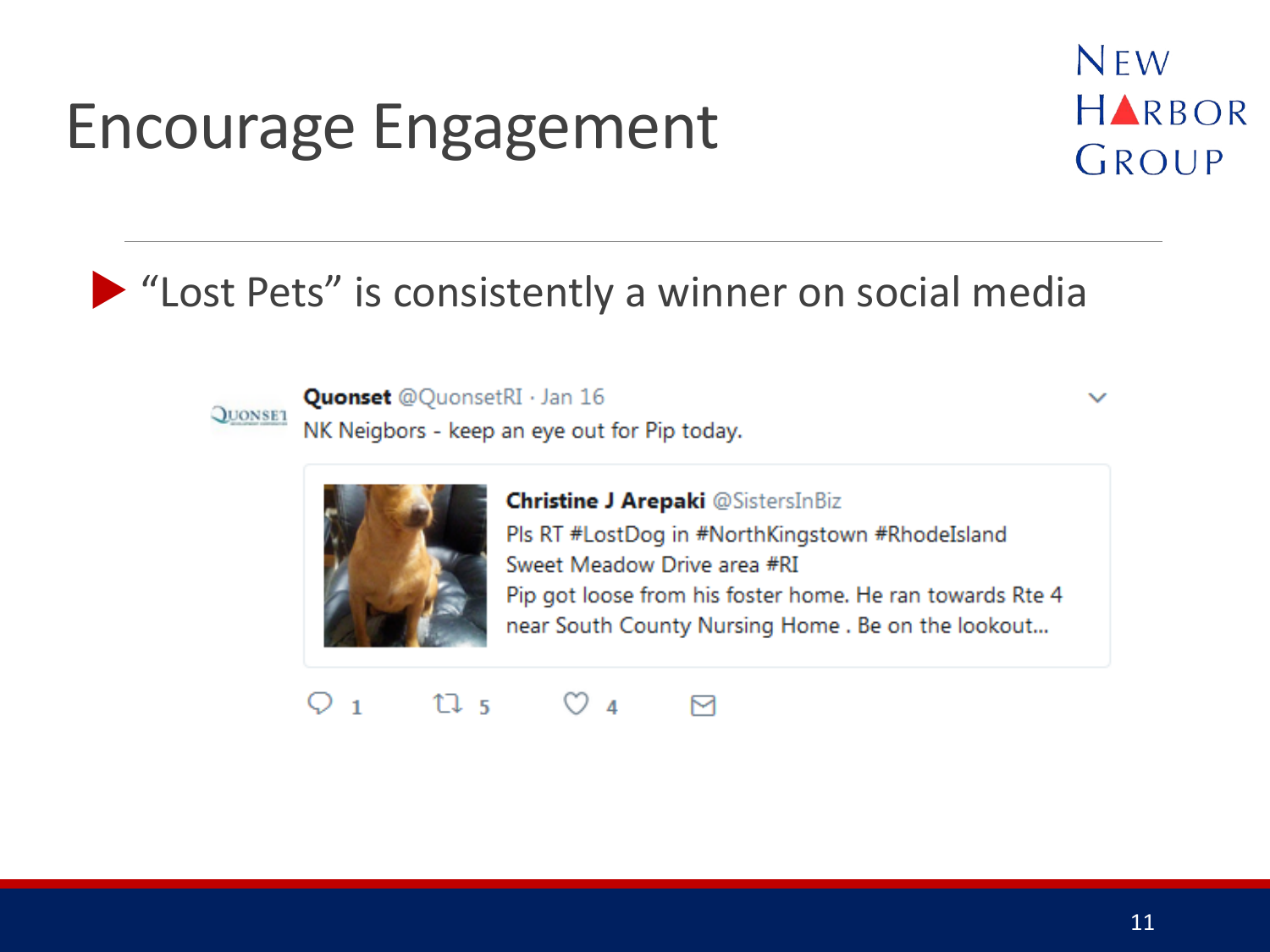# Know Your Strengths

#### NEW HARBOR GROUP

 $1000$ 

 What makes your community unique?

**This content is more** interesting and is more likely to be shared.

City of Las Vegas Government December 25, 2017 at 12:27pm - @



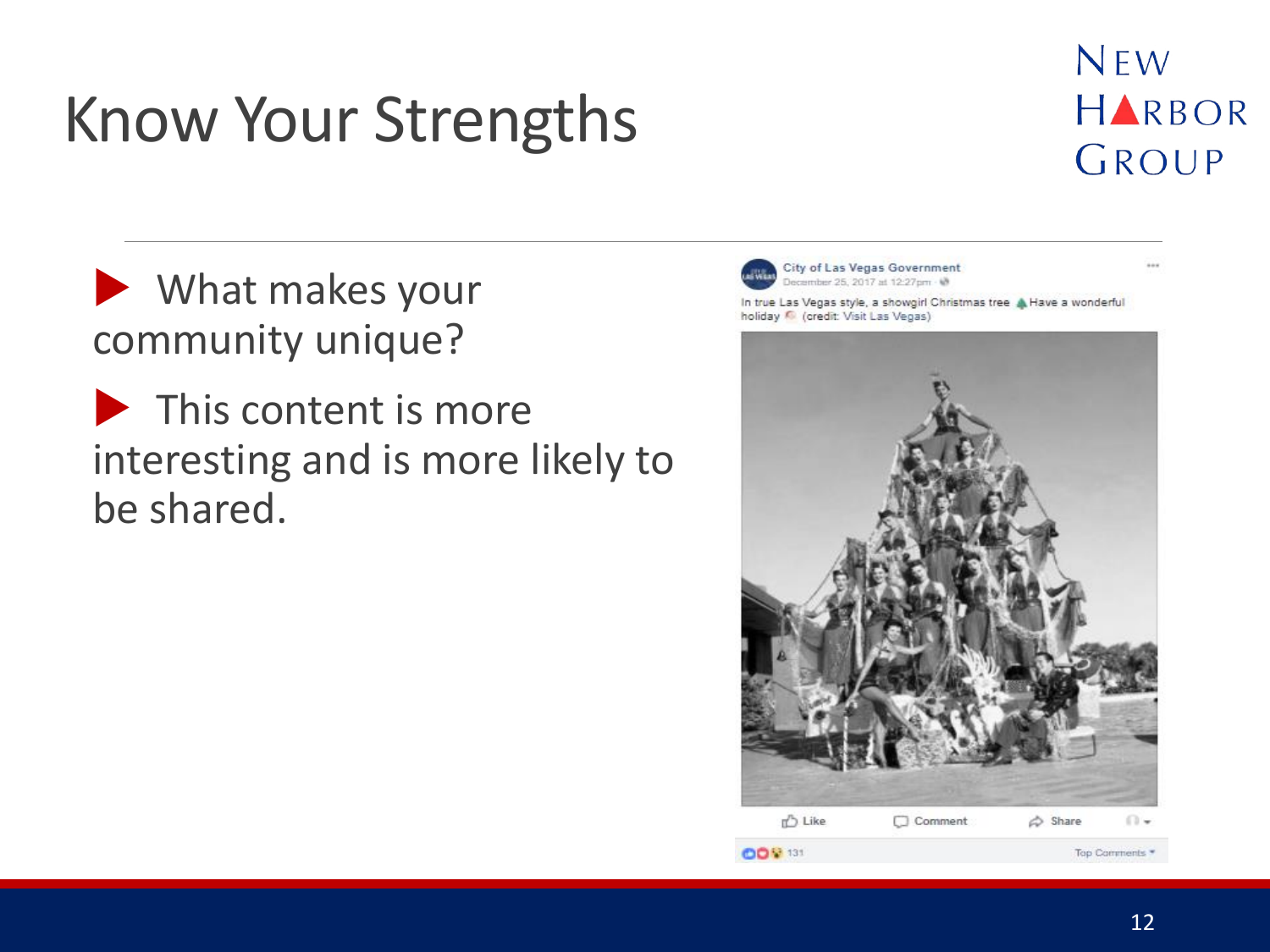# Share Community Content



 $\sim$ 

A low-effort way to increase engagement and ensure content is consistently flowing through the page.

Also highlights unique community features.

Be sure to credit sources.



City of Roanoke, Virginia - Government January 19 at 8:54am  $\cdot$   $\odot$ 

McAfee Knob at sunrise captured by Tim Lewis yesterday morning

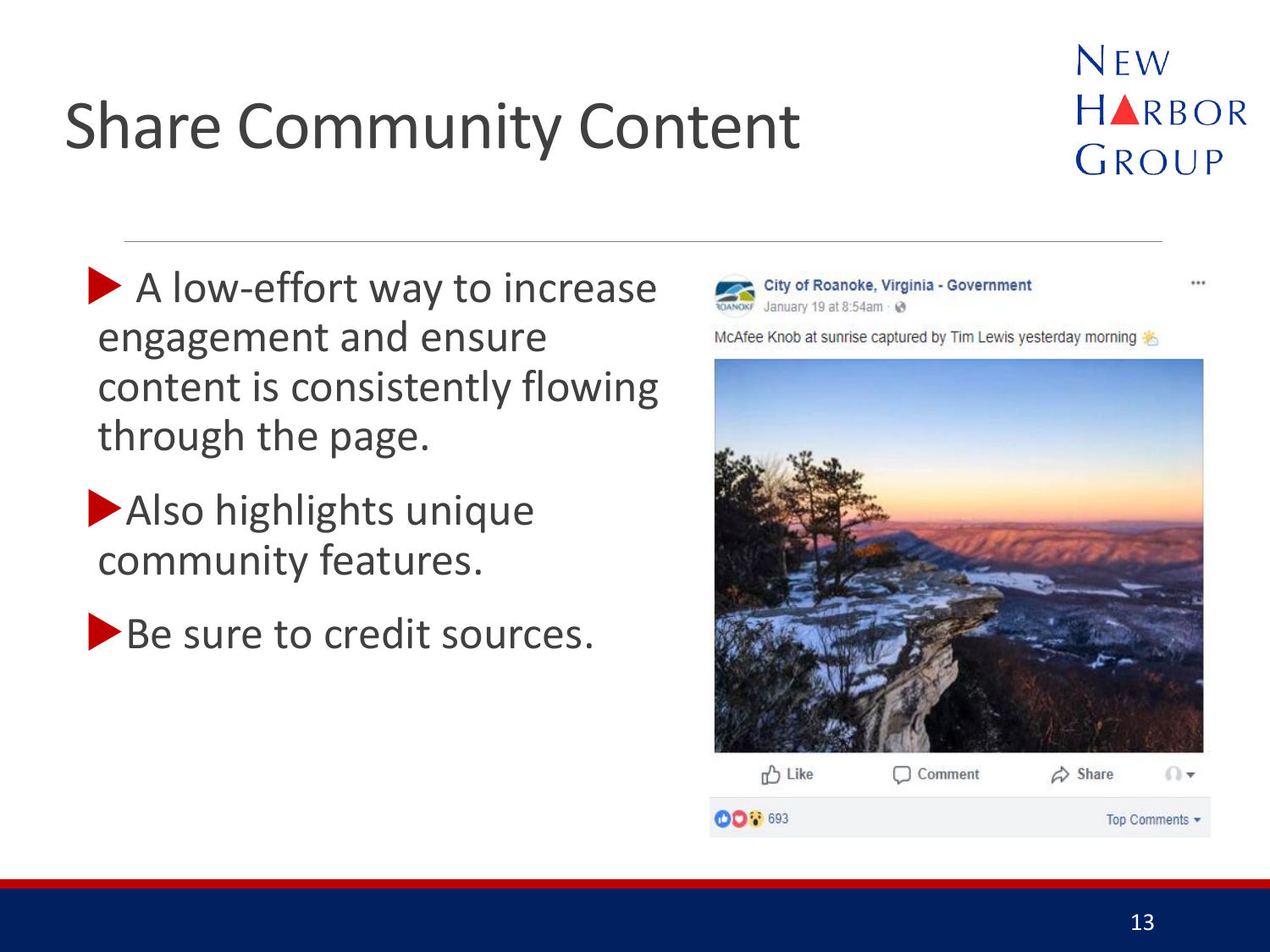## Promote Community Events

#### NFW HARBOR GROUP

 Consistently highlight community events to establish your page as a trusted source of information.



City of Tampa Government January 10 at 4:00pm - @

Stay fit and have fun this year with FREE outdoor fitness classes from Tampa's Downtown at Curtis Hixon Waterfront Park. Attend yoga, Zumba, cross-fit and athletic dance classes, all at no cost to you! For the class schedules and more information, visit http://bit.ly/2kuK8YC

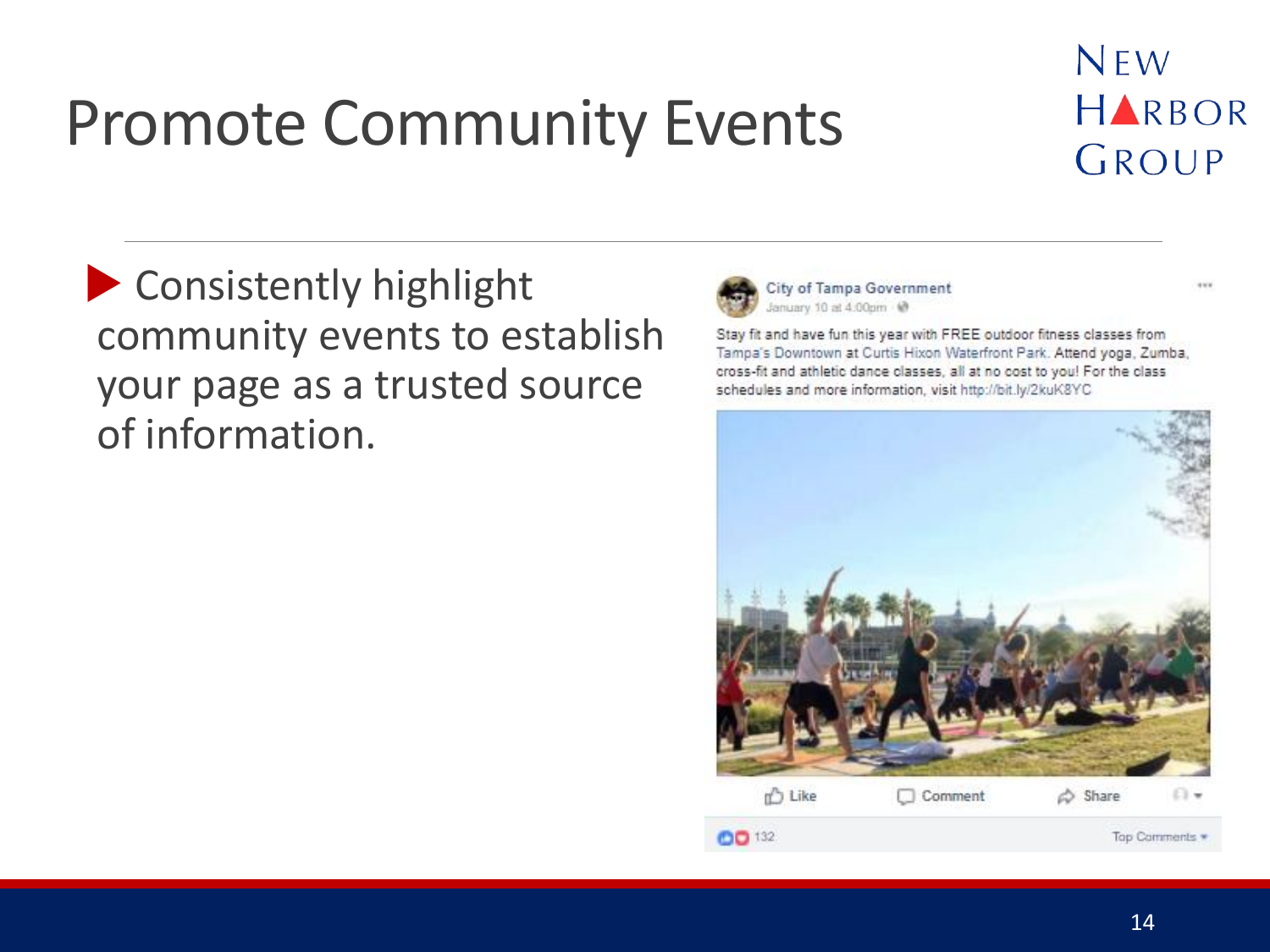## Examples of Successful Municipal Social Platforms

#### NFW HARBOR GROUP

City of Las Vegas Government

**City of Tampa Government** 

City of Roanoke, Virginia -Government



City of Tampa Government January 10 at 4:00pm - @

Stay fit and have fun this year with FREE outdoor fitness classes from Tampa's Downtown at Curtis Hixon Waterfront Park. Attend yoga, Zumba, cross-fit and athletic dance classes, all at no cost to you! For the class schedules and more information, visit http://bit.ly/2kuK8YC